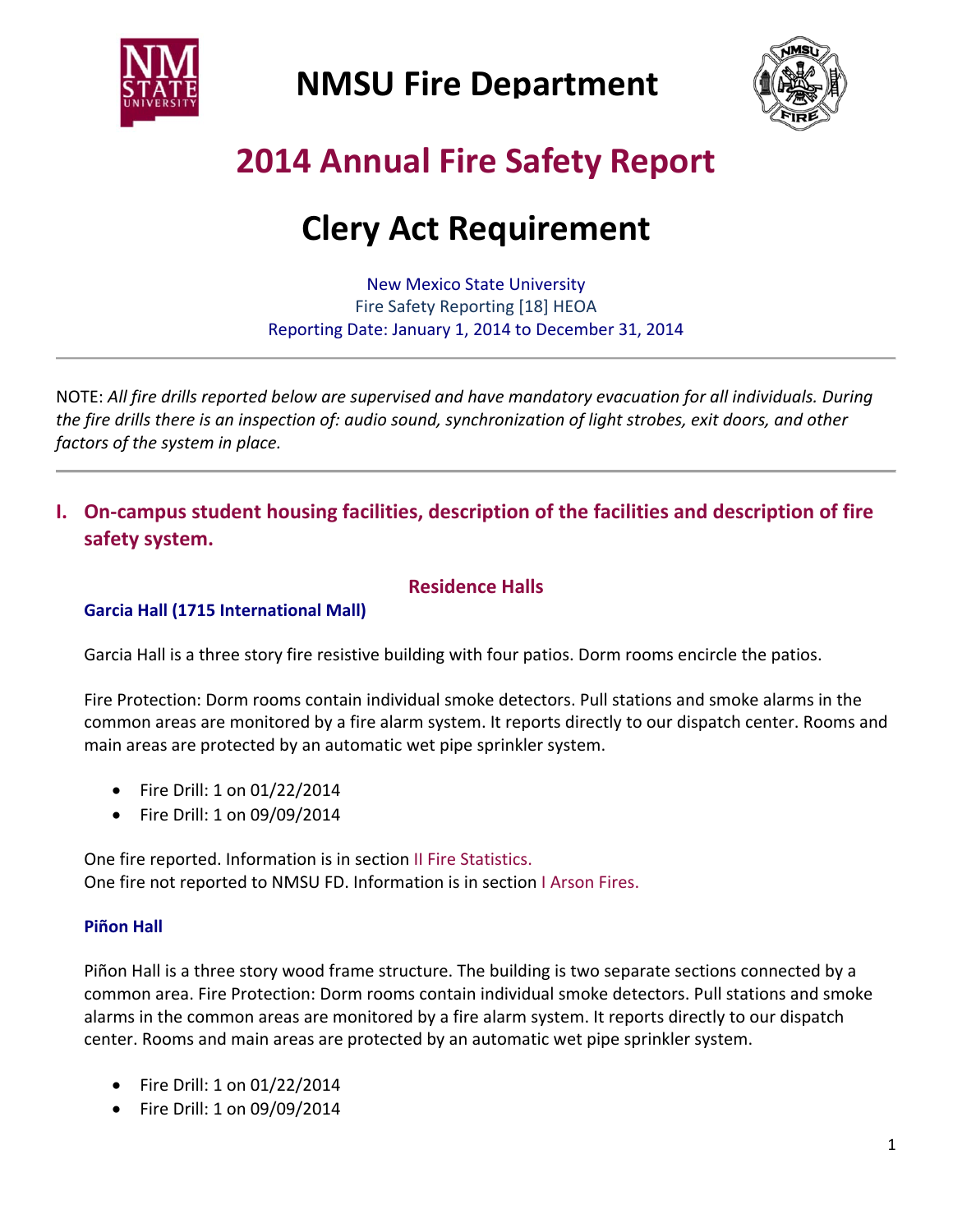



#### **Rhodes‐Garrett‐Hamiel (RGH)**

RGH is a three story fire resistive building with traditional dorm rooms off the main hallway.

Fire Protection: Dorm rooms contain individual smoke detectors. Pull stations in the common areas are monitored by a fire alarm system. It reports directly to our dispatch center. Hallways and corridors are protected by with an automatic wet pipe sprinkler system.

- Fire Drill: 1 on 01/22/2014
- Fire Drill: 1 on 09/09/2014

### **Campus Apartments**

#### **Cervantes Village**

Cervantes Village are multiple single story wood frame buildings, they contain one, two, and four bedroom apartments.

Fire Protection: The rooms contain individual smoke detectors and CO alarm detectors.

#### **Chamisa Village I & II**

Chamisa Village is a complex made‐up of three story wood frame buildings. Apartments come in two and four bedroom layouts.

Fire Protection**:** Apartments contain individual smoke detectors. Pull stations and smoke alarms in the common areas are monitored by a fire alarm system. It reports directly to our dispatch center. Rooms and main areas are protected by an automatic wet pipe sprinkler system.

Chamisa Village I

- Fire Drill: 1 on 01/23/2014
- Fire Drill: 1 on 09/10/2014

#### Chamisa Village II

- Fire Drill: 1 on 01/23/2014
- Fire Drill: 1 on 09/10/2014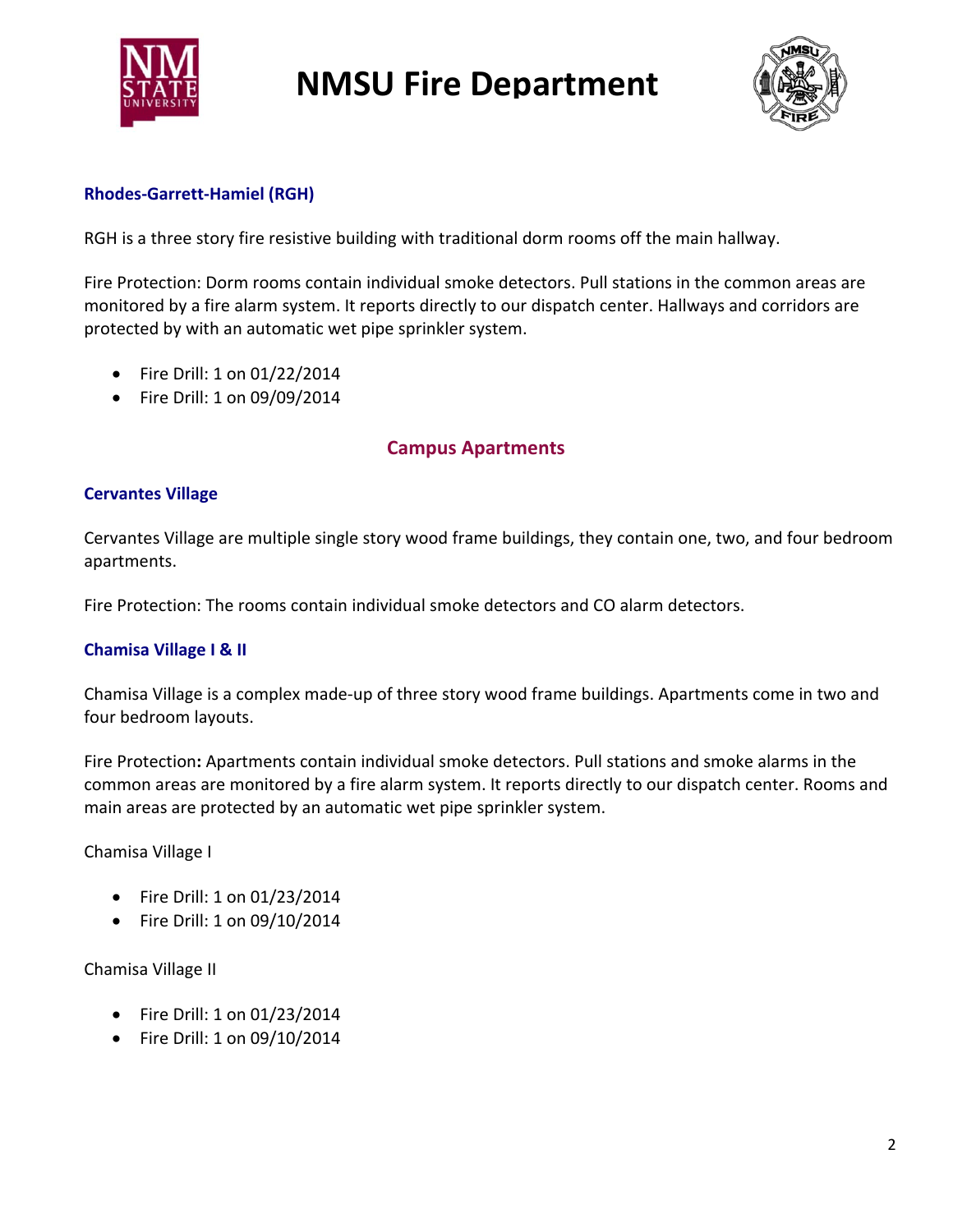



#### **Vista Del Monte (3540 Research Dr.)**

Vista Del Monte is a complex made up of two story wood frame buildings. Apartments are in two‐bedroom configuration.

Fire Protection: Apartments contain individual smoke detectors and CO detectors.

One fire reported. Information is in section II Fire Statistics.

### **Family Housing**

#### **Tom Fort and Sutherland Villages (426 McArthur Dr.)**

Tom Fort and Sutherland are single‐family, single story fire resistive homes.

Fire Protection: The homes contain individual smoke detectors and CO detectors.

One fire reported. Information is in section II Fire Statistics.

#### **Cole Village (2215 John Loveland Ave.)**

Cole Village are two story fire resistive town houses, they are two bedrooms configuration.

Fire Protection: Each home contains individual smoke detectors and CO detectors.

One fire reported. Information is in section II Fire Statistics.

#### **Greek Housing**

#### **Greek & ROTC West (Buildings 100‐400)**

Greek Complex West is made up of four sections. They are single story fire resistive dormitory buildings.

Fire Protection: Dorm rooms contain individual smoke detectors. Pull stations are monitored by a fire alarm system. It reports directly to our dispatch center.

- Fire Drill: 1 on 01/24/2014
- Fire Drill: 1 on 09/11/2014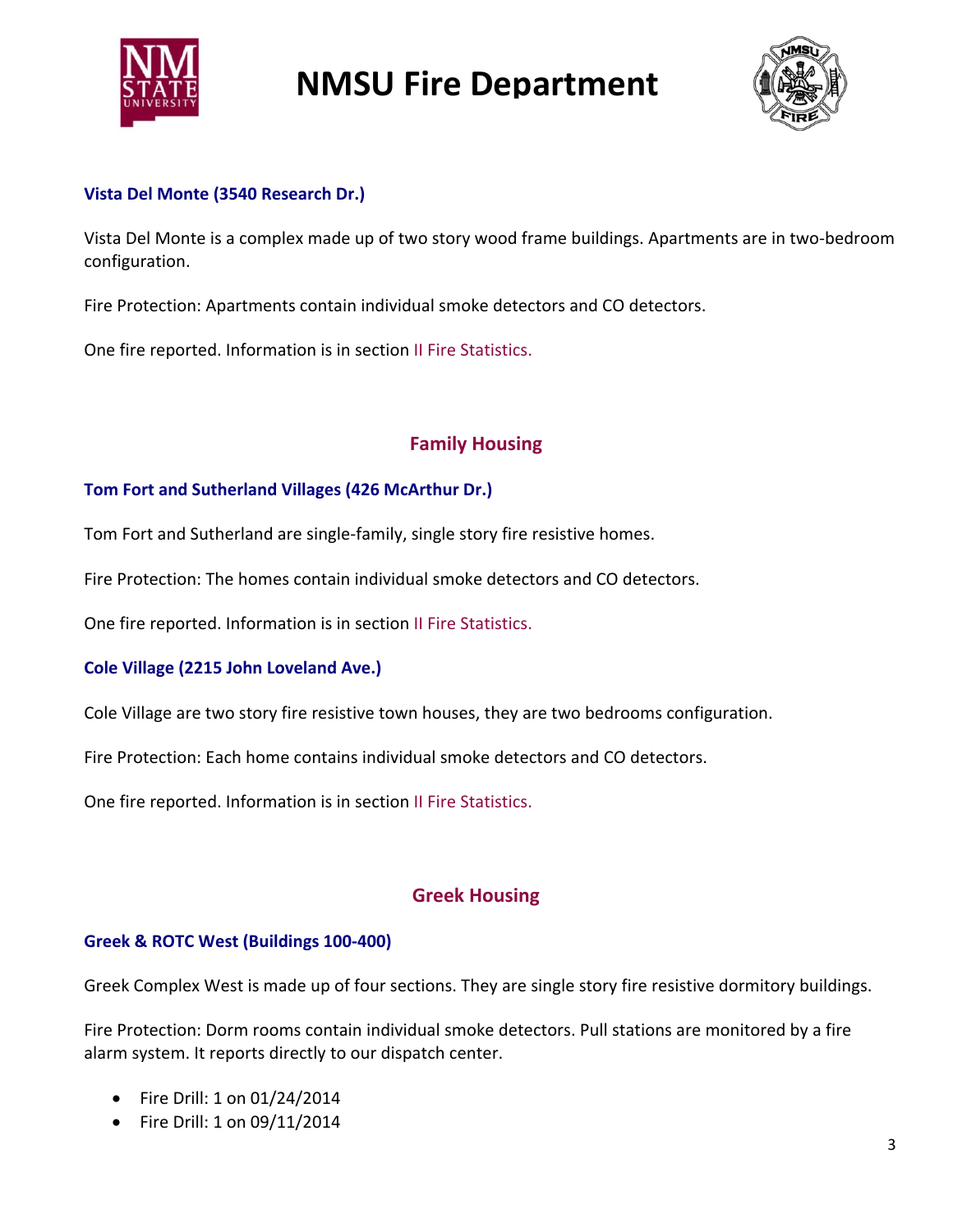



#### **Greek Complex East (Buildings 500‐800) (1775 Wells St.)**

Greek Complex East is made up of four, two story wood frame building, each section contains four bedrooms.

Fire Protection: Pull stations and smoke detectors in the hallways, they are monitored by a fire alarm system. The system reports directly to our dispatch center. Each individual bedroom has a smoke detector in place; they are not on the fire alarm reporting system.

- Fire Drill: 1 on 01/24/2014
- Fire Drill: 1 on 09/11/2014

One fire reported. Information is in section II Fire Statistics.

#### **Chi Omega**

Chi Omega is a residential sorority, two story wood frame home.

Fire Protection: Bedrooms contain individual smoke detectors. Smoke alarms in the common areas are monitored by a fire alarm system. It reports directly to our dispatch center. A fire sprinkler system is currently under construction and review at Chi Omega.

- Fire Drill: 1 on 01/24/2014
- Fire Drill: 1 on 09/11/2014

#### **Delta Zeta**

Delta Zeta is a residential sorority, single story wood frame home.

Dorm rooms contain individual smoke detectors. Smoke alarms in the common areas are monitored by a fire alarm system. It reports directly to our dispatched center.

- Fire Drill: 1 on 01/24/2014
- Fire Drill: 1 on 09/11/2014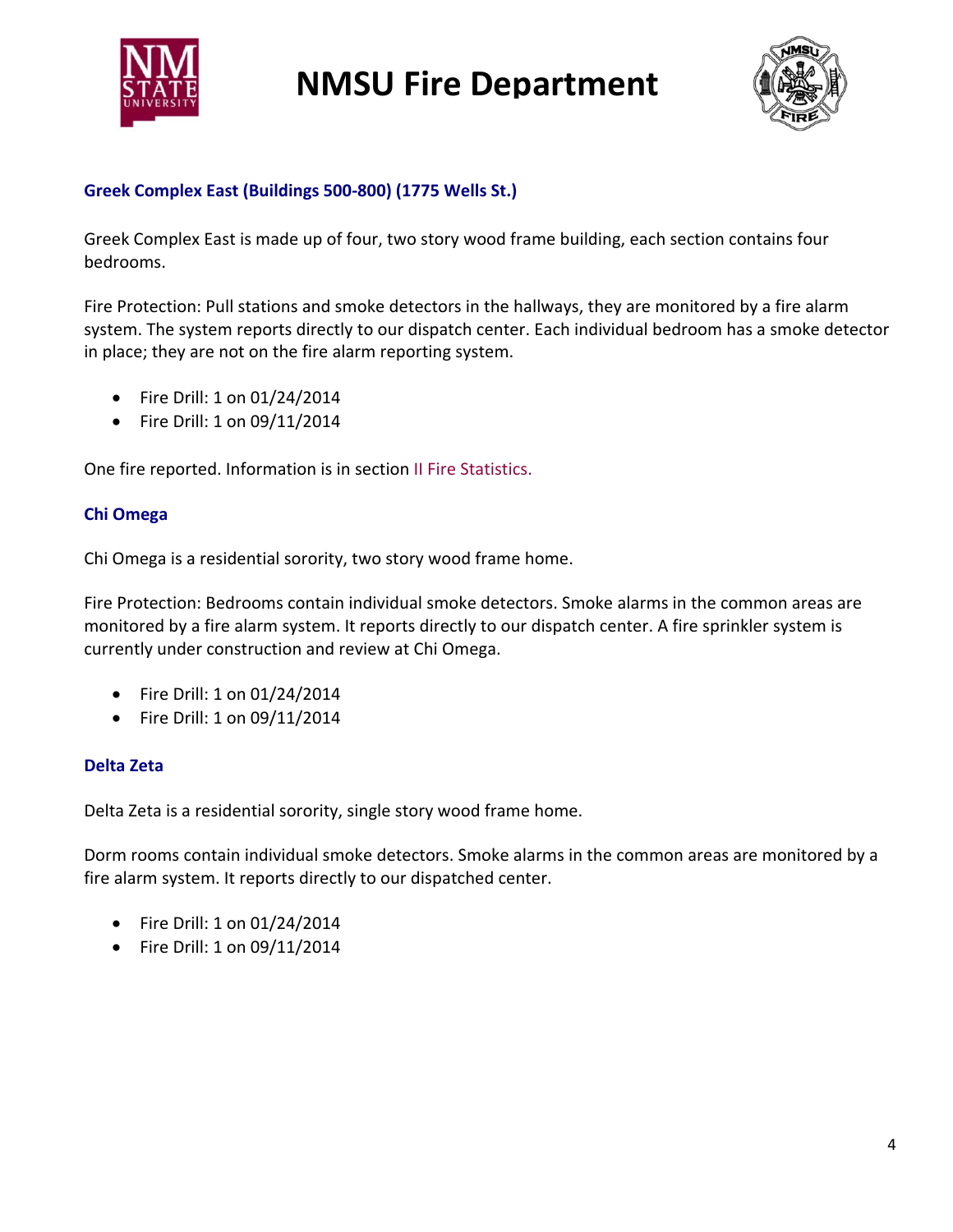



#### **Zeta Tau Alpha**

Zeta Tau Alpha is a residential sorority, two story wood frame home.

Fire Protection: Smoke detectors throughout the building and pull stations in the hallways are monitored by a fire alarm system. It reports directly to our dispatch center. Rooms and common areas are covered by an automatic wet pipe sprinkler system.

- Fire Drill: 1 on 01/24/2014
- Fire Drill: 1 on 09/11/2014

### **Academic Buildings**

#### **International Public Policy Building (3014 McFie Cir.)**

International Public Policy Building (IPP) is a multi‐story Fire Resistive Non‐Combustible building that houses offices, lecture rooms, and classrooms.

Fire Protection: IPP is equipped with a full addressable fire alarm system and a sprinkler fire suppression system.

One fire reported. Information is in section II Fire Statistics.

#### **Non‐Academic Buildings**

#### **Facilities and Services Carpentry Shop (3120 Locust St.)**

The carpentry shop is a Fire Resistive Non‐Combustible building that houses offices, wood working machines, and a tool shop.

Fire Protection: The carpentry shop contains individual smoke detectors. Pull stations are monitored by a fire alarm system. It reports directly to our dispatch center.

One fire reported. Information is in section II Fire Statistics.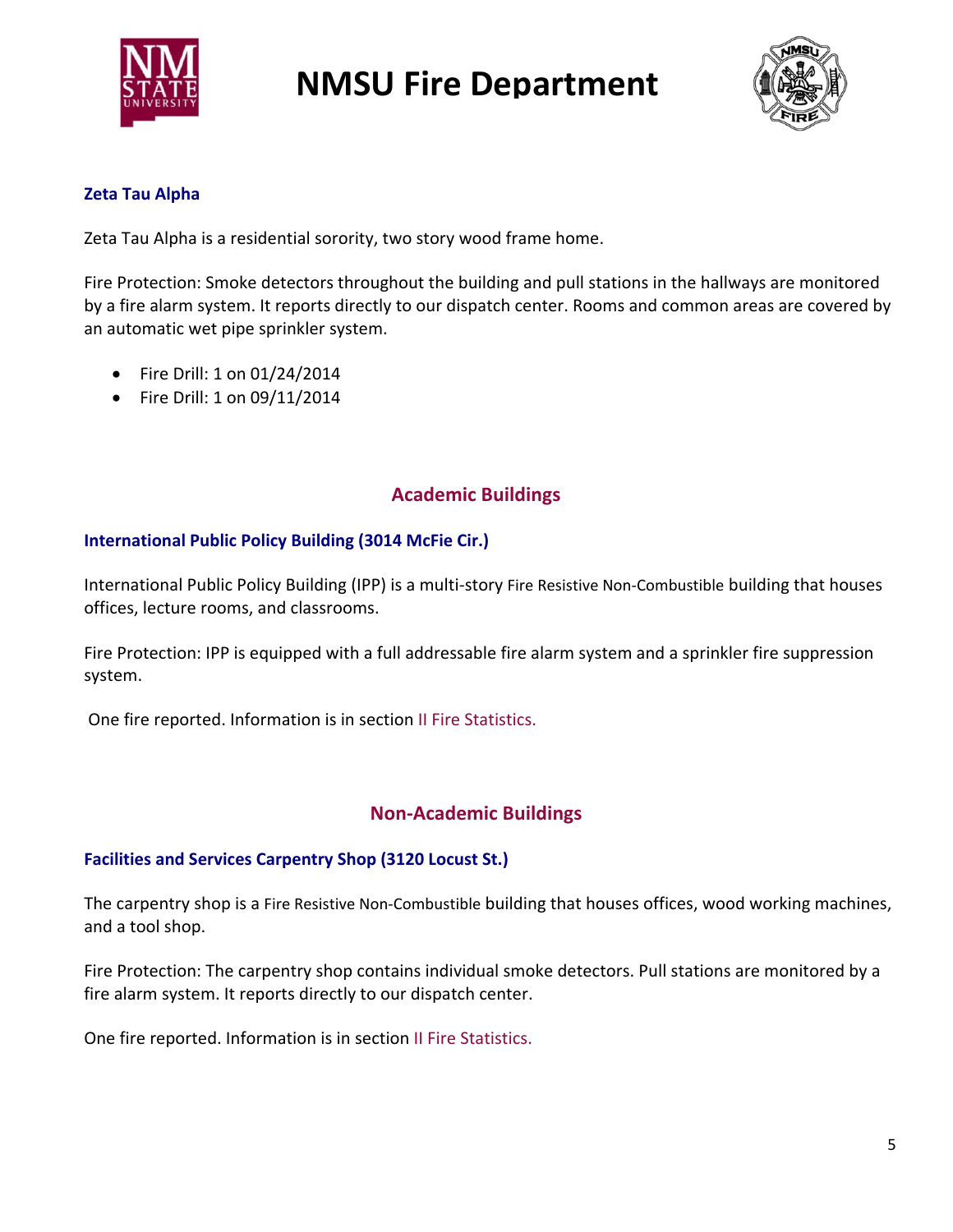



#### **Physical Science Laboratory (1050 Stewart St.)**

Physical Science Laboratory is a Fire Resistive Non‐Combustible building that houses offices and research areas controlled by partnerships with corporations and government agencies.

Fire Protection: Physical Science Laboratory is equipped with a full addressable fire alarm system and a sprinkler fire suppression system.

One fire reported. Information is in section II Fire Statistics.

### **Fatality or Casualty Fires**

#### **Geothermal Road and Las Alturas Drive**

New Mexico State University Fire Department responded to a drainage culvert located on Geothermal Road near Las Alturas Drive where a fire fatality was discovered.

One fire reported. Information is in section II Fire Statistics.

#### **Arson Fires**

#### **Garcia Hall (1715 International Mall)**

New Mexico State University Police Department responded to damage done to several doors on the second floor of C‐Patio in Garcia Hall. Complainant stated that unknown person or persons set several door decorations on the second floor of Patio‐C on fire, causing damage to the paint of the doors involved.

One fire not reported to NMSU FD. Information is in section II Fire Statistics.

#### **NMSU Parking Lot #23 (2625 Locust St.)**

New Mexico State University Police Department responded to a green mattress cushion on fire near Lot 23. NMSU PD put out fire with water.

One fire not reported to NMSU FD. Information is in section II Fire Statistics.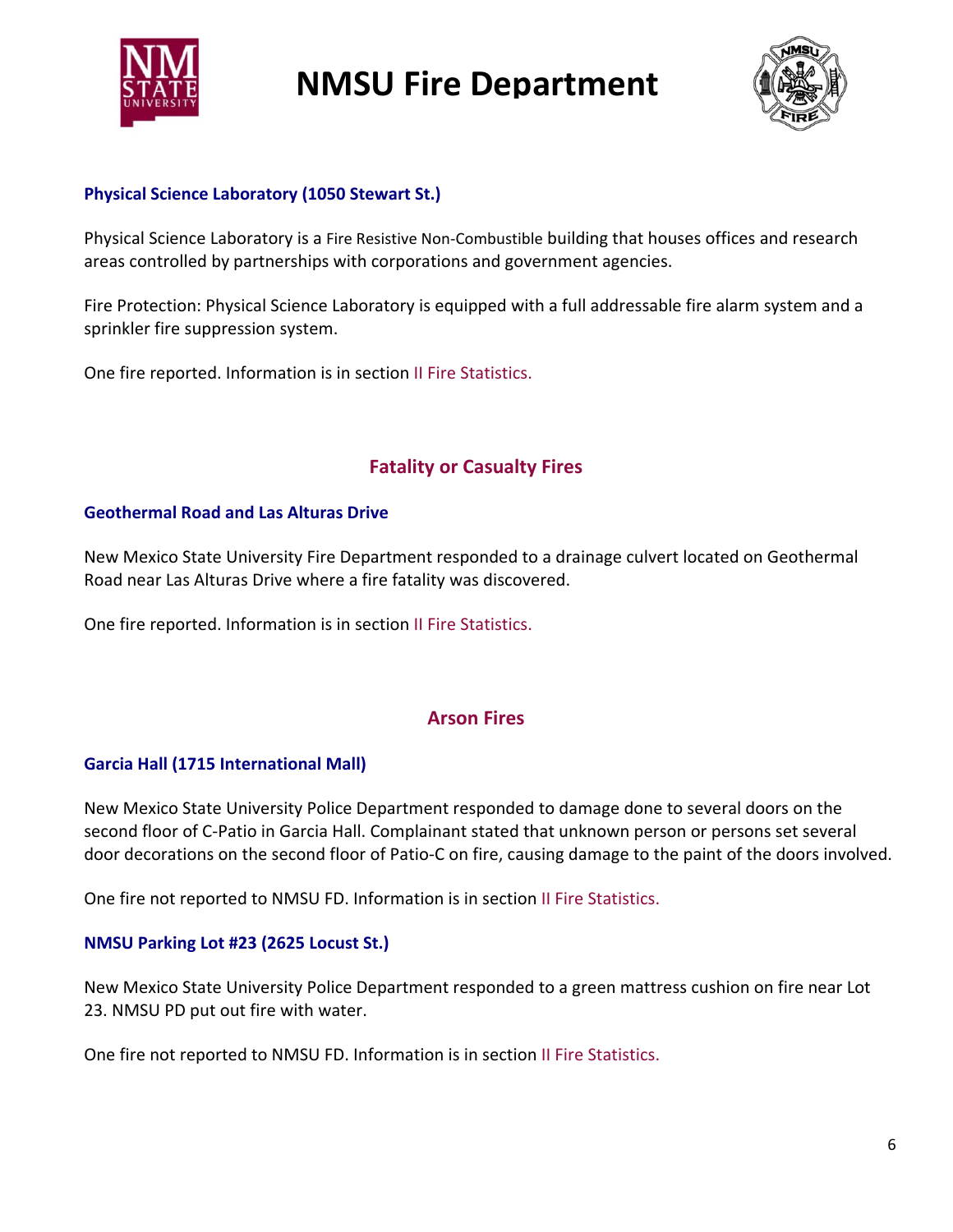



# **Fire Statistics—2014 Digital Fire log**

| <b>DATE</b> | <b>ADDRESS</b>          | <b>INCIDENT</b>                                                                                         |
|-------------|-------------------------|---------------------------------------------------------------------------------------------------------|
| 01/14/2014  | 2215 John Loveland Ave. | NFIRS 113 - Cooking fire, confined to container, unintentional, no injuries; undetermined dollar amount |
| 01/27/2014  | Geothermal Dr.          | NFIRS 112 - Fires in structure other than in a building, unintentional, 1 fatality                      |
| 02/19/2014  | 1715 International Mall | NFIRS 130 - Mobile property (vehicle) fire, other, unintentional, no injuries                           |
| 02/27/2014  | 1715 International Mall | 08B Arson and Neg Arson \$500 to \$2500. NMSU PD responded, no NMSU FD response                         |
| 03/28/2014  | 3014 McFie Cir.         | NFIRS 161 - Outside storage fire, unintentional, no injuries                                            |
| 03/31/2014  | 2915 McFie Cir.         | NFIRS 154 - Dumpster or other outside trash receptacle fire, undetermined, no injuries                  |
| 04/12/2014  | 1600 International Mall | NFIRS 142 - Brush or brush-and-grass mixture fire, , undetermined, no injuries                          |
| 05/02/2014  | 1530 Wells St.          | NFIRS 150 - Outside rubbish fire, other, undetermined, no injuries                                      |
| 05/02/2014  | 2911 McFie Cir.         | NFIRS 118 - Trash or rubbish fire, contained, undetermined, no injuries                                 |
| 05/08/2014  | College Dr.             | NFIRS 143 - Grass fire, undetermined, no injuries                                                       |
| 08/27/2014  | 1775 Wells St.          | NFIRS 154 - Dumpster or other outside trash receptacle fire, undetermined, no injuries                  |
| 09/20/2014  | 3005 Arrowhead Dr.      | NFIRS 118 - Trash or rubbish fire, contained, undetermined, no injuries                                 |
| 10/19/2014  | 3540 Research Dr.       | NFIRS 113 - Cooking fire, confined to container, unintentional, no injuries; undetermined dollar amount |
| 11/01/2014  | 2625 Locust St.         | 08AA - Arson under \$250. NMSU PD responded, no NMSU FD response                                        |
| 11/08/2014  | 3120 Locust St.         | NFIRS 118 - Trash or rubbish fire, contained, undetermined, no injuries                                 |
| 12/01/2014  | 1715 International Mall | NFIRS 100 - Fire, other, intentional, no injuries                                                       |
| 12/21/2014  | 1050 Stewart St.        | NFIRS 111 - Building fire, unintentional, no injuries                                                   |
| 12/30/2014  | 426 McArthur Dr.        | NFIRS 118 - Trash or rubbish fire, contained, undetermined, no injuries                                 |